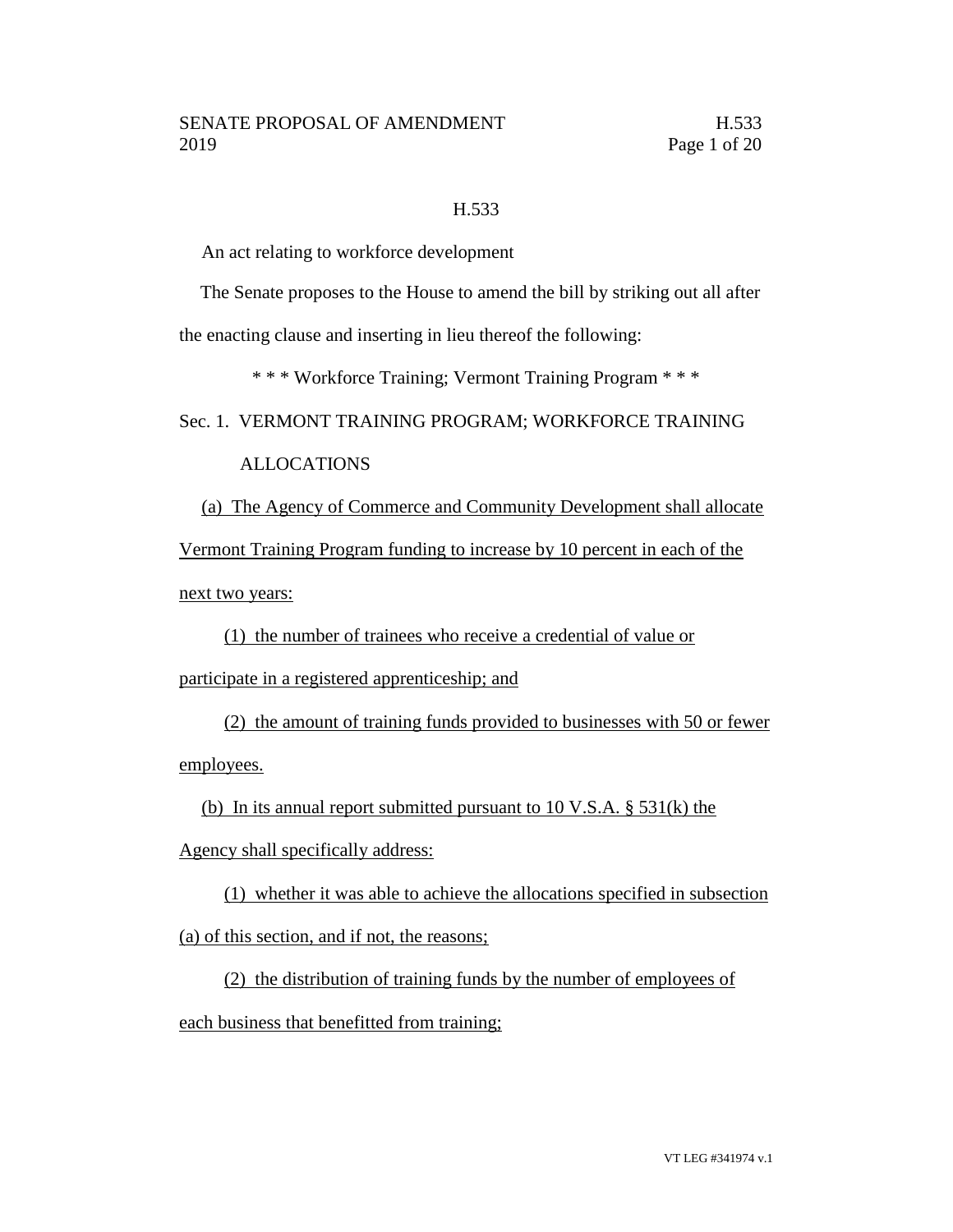(3) the distribution of training funds that resulted in an employee obtaining a credential of value or apprenticeship; and

(4) the extent to which the Program benefitted businesses with 50 or fewer employees.

Sec. 2. 10 V.S.A. § 531 is amended to read:

§ 531. THE VERMONT TRAINING PROGRAM

\* \* \*

(k) Annually on or before January 15, the Secretary shall submit a report to the House Committee on Commerce and Economic Development and the Senate Committee on Economic Development, Housing and General Affairs. In addition to the reporting requirements under section 540 of this title, the report shall identify:

(1) all active and completed contracts and grants;

(2) from among the following, the category the training addressed:

(A) preemployment training or other training for a new employee to

begin a newly created position with the employer;

(B) preemployment training or other training for a new employee to begin in an existing position with the employer;

(C) training for an incumbent employee who, upon completion of training, assumes a newly created position with the employer;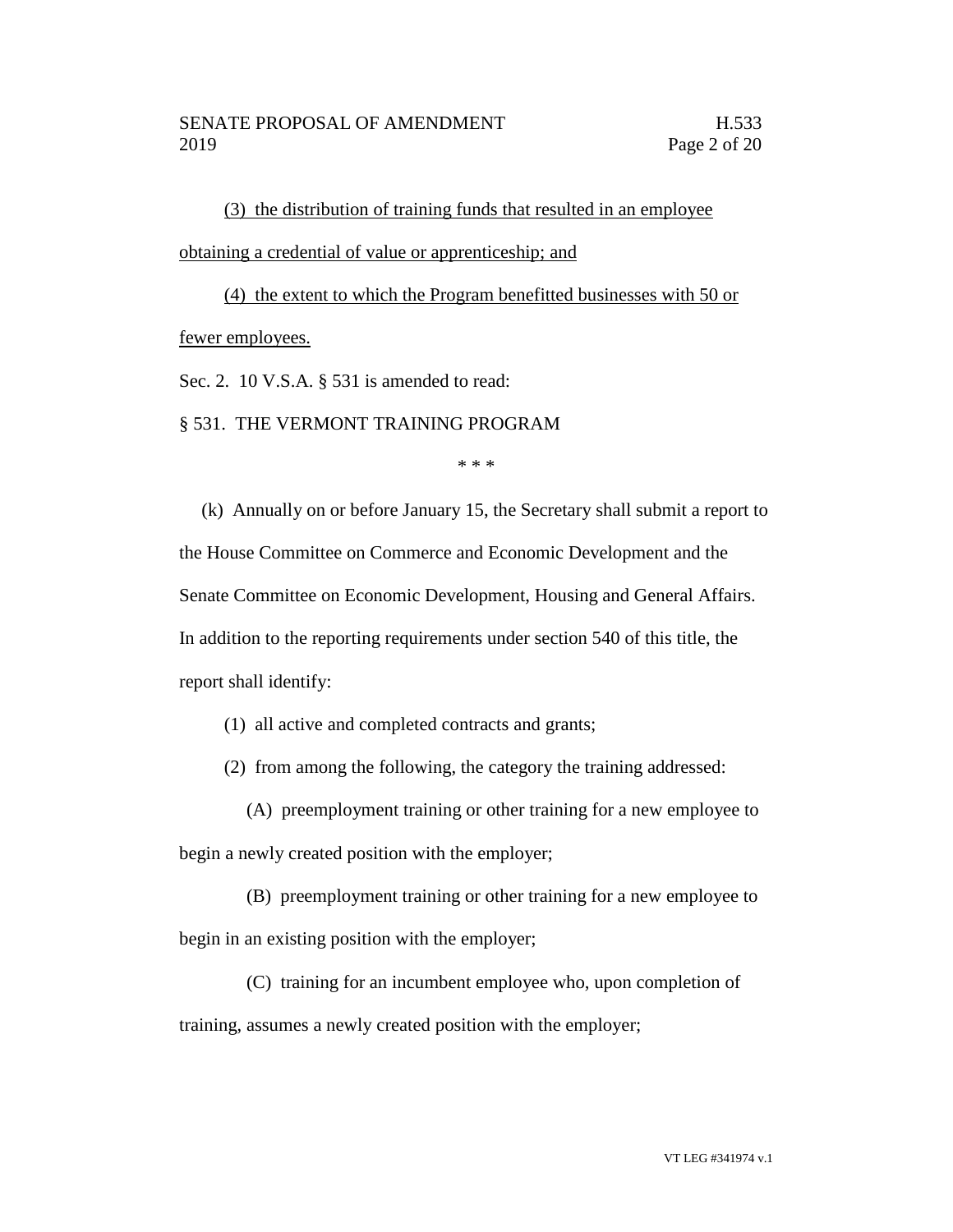(D) training for an incumbent employee who, upon completion of

training assumes a different position with the employer;

(E) training for an incumbent employee to upgrade skills;

(3) for the training identified in subdivision (2) of this subsection

whether the training is onsite on-site or classroom-based;

(4) the number of employees served;

(5) the average wage by employer;

(6) any waivers granted;

(7) the identity of the employer, or, if unknown at the time of the report,

the category of employer;

- (8) the identity of each training provider;
- (9) whether training results in a wage increase for a trainee, and the

amount of increase; and

(10) the aggregated median wage of employees invoiced for training

during the reporting period;

(11) the percentage median growth in wages for all wage earners in the State during the reporting period; and

(12) the number, type, and description of grants for work-based learning programs and activities awarded pursuant to subsection (e) of this section.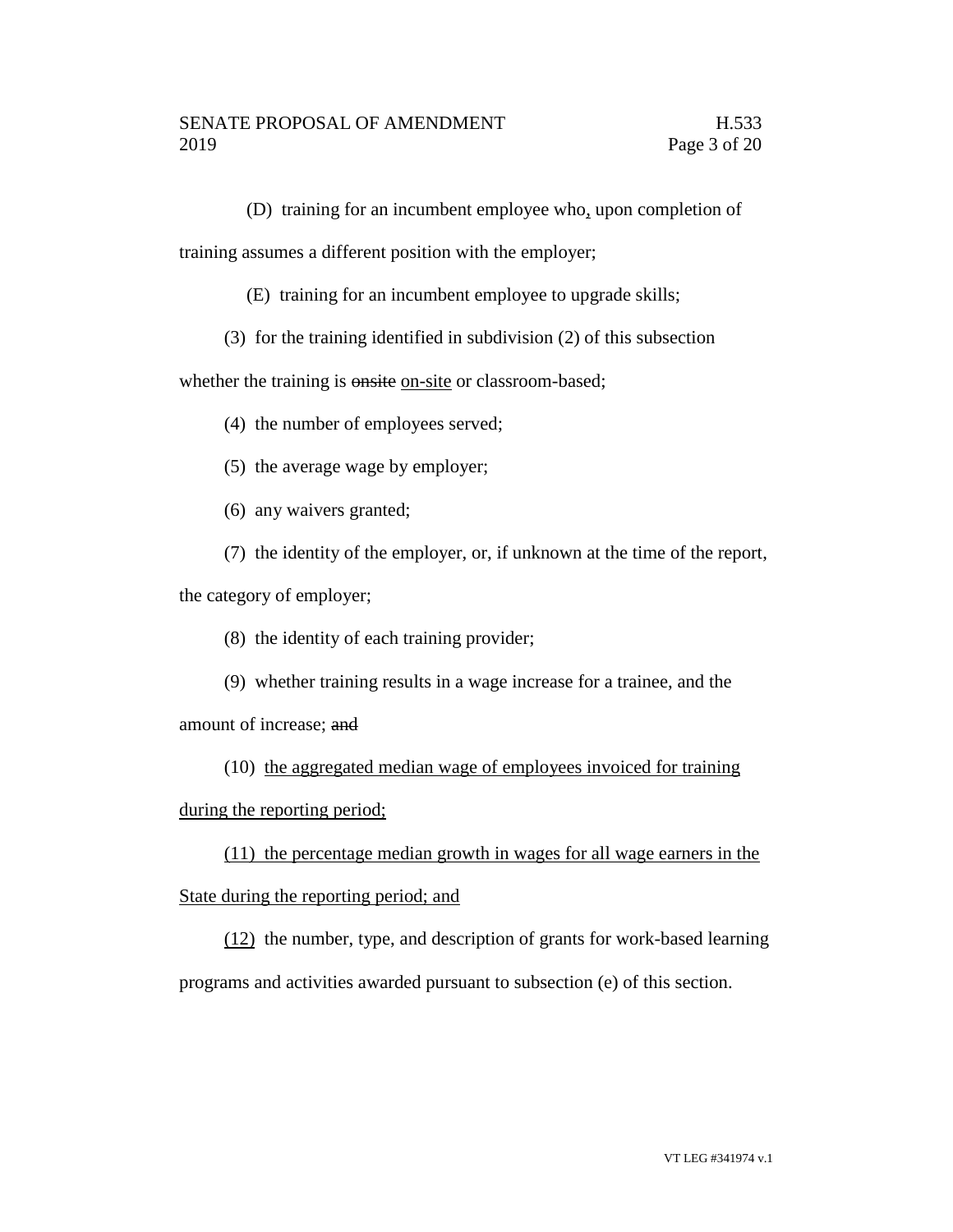### Sec. 3. WORKFORCE TRAINING; PRIORITY SECTORS

The Department of Labor shall work with qualified training providers to increase the availability of training programs that lead to a credential of value in the health care, construction, manufacturing, and child care sectors, as follows:

(1) The Department shall coordinate with the Office of Economic Opportunity within the Department for Children and Families to support training opportunities for individuals interested in becoming employed in the home or commercial weatherization industry, including:

(A) recruiting Vermonters who are eligible for funding under the federal Workforce Innovation Opportunity Act to participate in training programs;

(B) identifying operations for weatherization training programs; and

(C) providing stipends and wage subsidies for training participants if funding is available.

(2) The Department shall coordinate with the Child Development Division within the Department for Children and Families to support training opportunities for new or incumbent workers in the field of early care and learning.

(3) The Department shall work to connect health care, long term care, and mental health providers with postsecondary education providers, including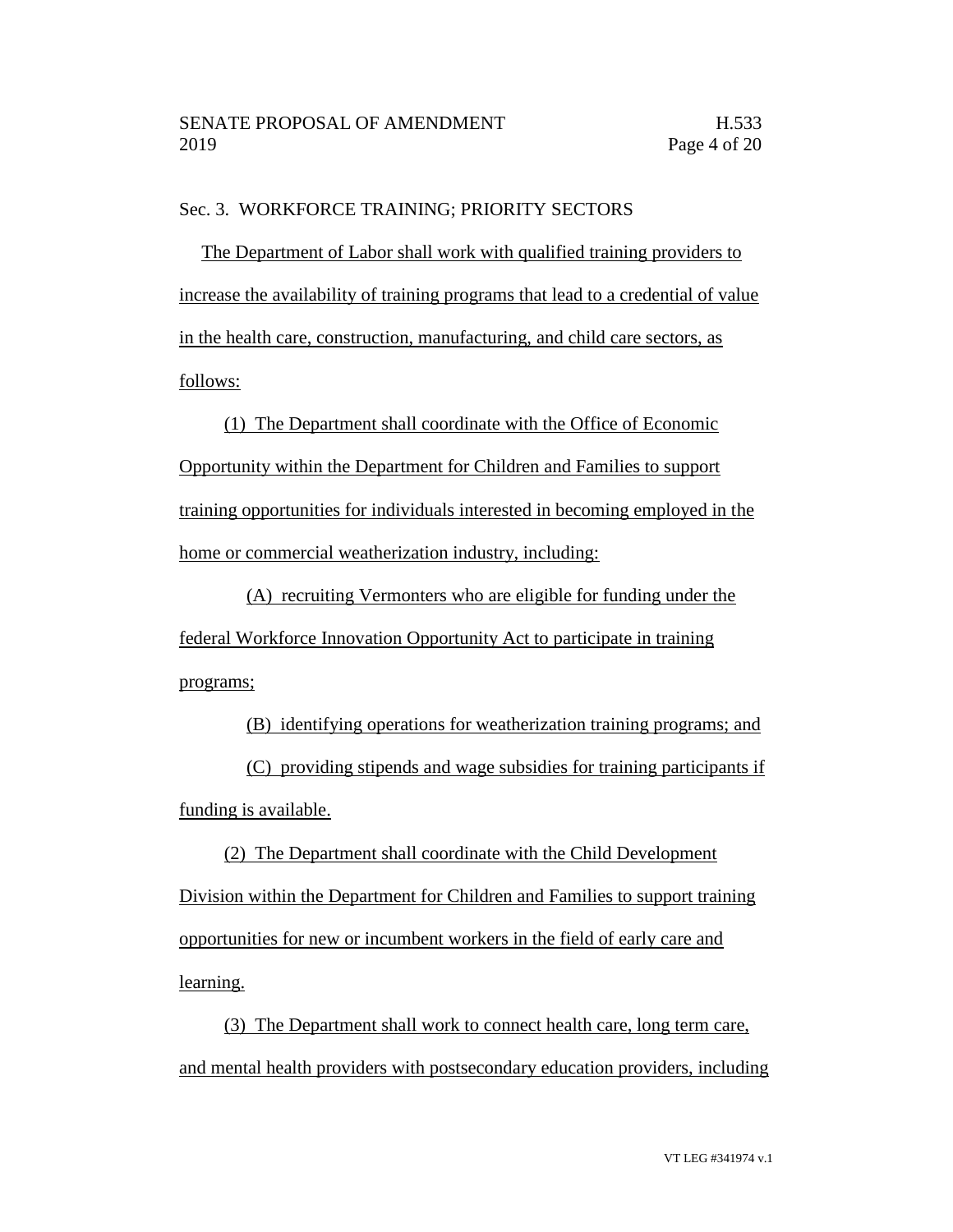adult career and technical education, to expand pre-apprenticeships, registered apprenticeships, and other occupational training programs in health care.

Sec. 4. 16 V.S.A. § 2846 is amended to read:

# § 2846. NONDEGREE ADVANCEMENT GRANTS

(a) The Corporation may establish grant programs an advancement grant program for residents pursuing nondegree education and training opportunities who do not meet the definition of student in subdivision 2822(3) of this title, and who may not meet the requirements of this subchapter.

(b) Nondegree Advancement grants may be used at institutions that are not approved postsecondary education institutions.

(c) The Corporation may adopt rules or establish policies, procedures,

standards, and forms for nondegree advancement grants, including the

requirements for applying for and using the grants and the eligibility

requirements for the institutions where the grants may be used.

Sec. 5. 10 V.S.A. § 546 is added to read:

# § 546. STATE POSTSECONDARY ATTAINMENT GOAL

# (a) It is the policy of the State of Vermont to:

(1) promote awareness of career pathways and the value of

postsecondary education and training;

(2) expand access to postsecondary education and training to students of all ages;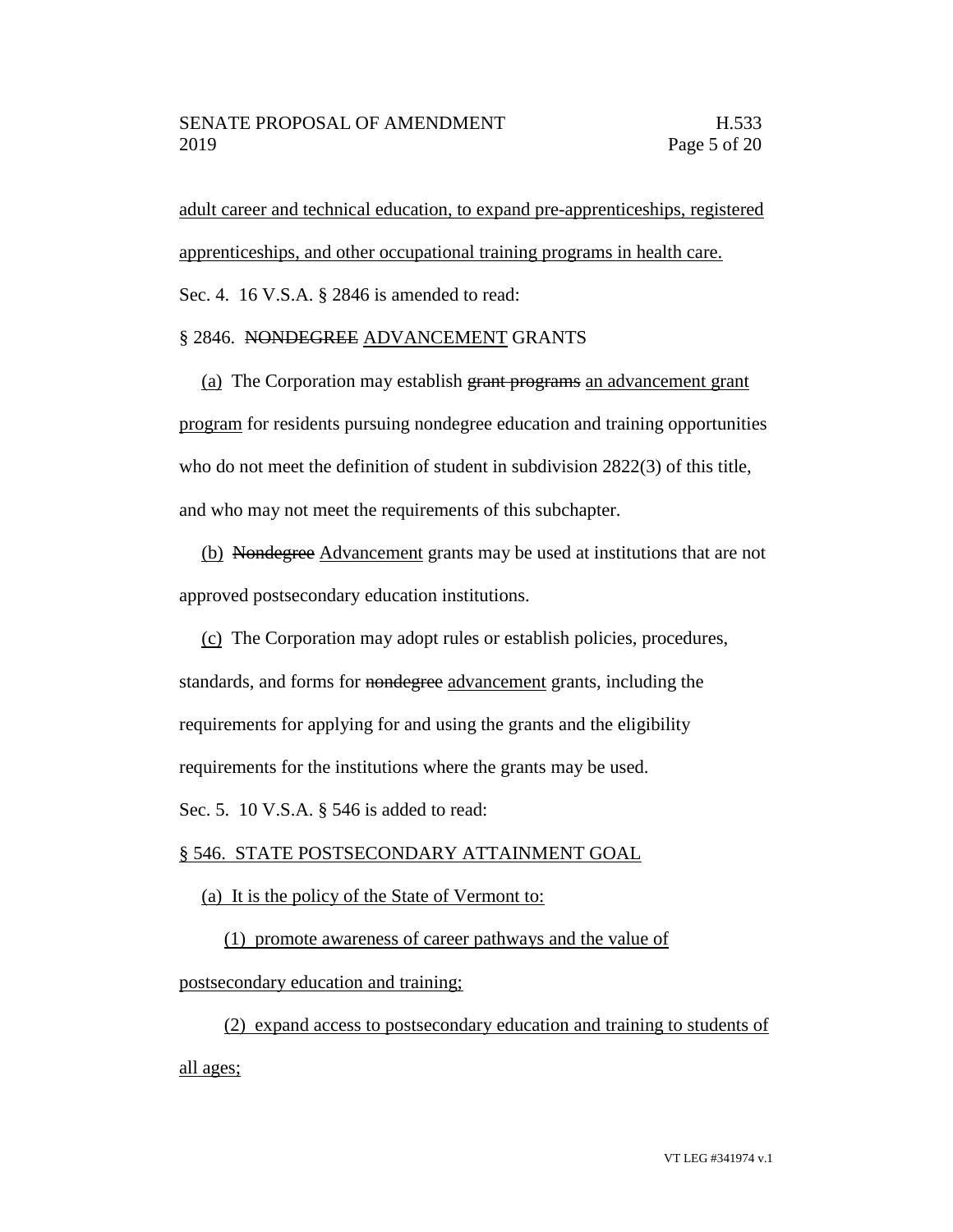(3) increase completion of postsecondary education and training programs by ensuring that Vermonters have the supports they need to succeed; and

(4) maximize partnerships across employment sectors to assist the State in achieving its labor force and education goals.

(b) It shall be the goal of the State of Vermont that not less than 70 percent of Vermonters will hold a credential of value by the year 2025.

\* \* \* Postsecondary Career and Technical Education \* \* \*

Sec. 6. POSTSECONDARY CAREER AND TECHNICAL EDUCATION **SYSTEM** 

(a) Findings; purpose.

(1) Findings. The General Assembly finds:

(A) Like many rural states, Vermont faces demographic realities that have resulted in an historically low unemployment rate and created obstacles for employers that seek to hire and retain enough fully trained employees.

(B) Notwithstanding this high employer demand, due to rapidly changing technology and evolving business needs, potential employees may lack the particular skills and training necessary to qualify for available jobs.

(C) In order to assist employers and employees in matching demand to requisite skills, Vermont has a broad diversity of adult workforce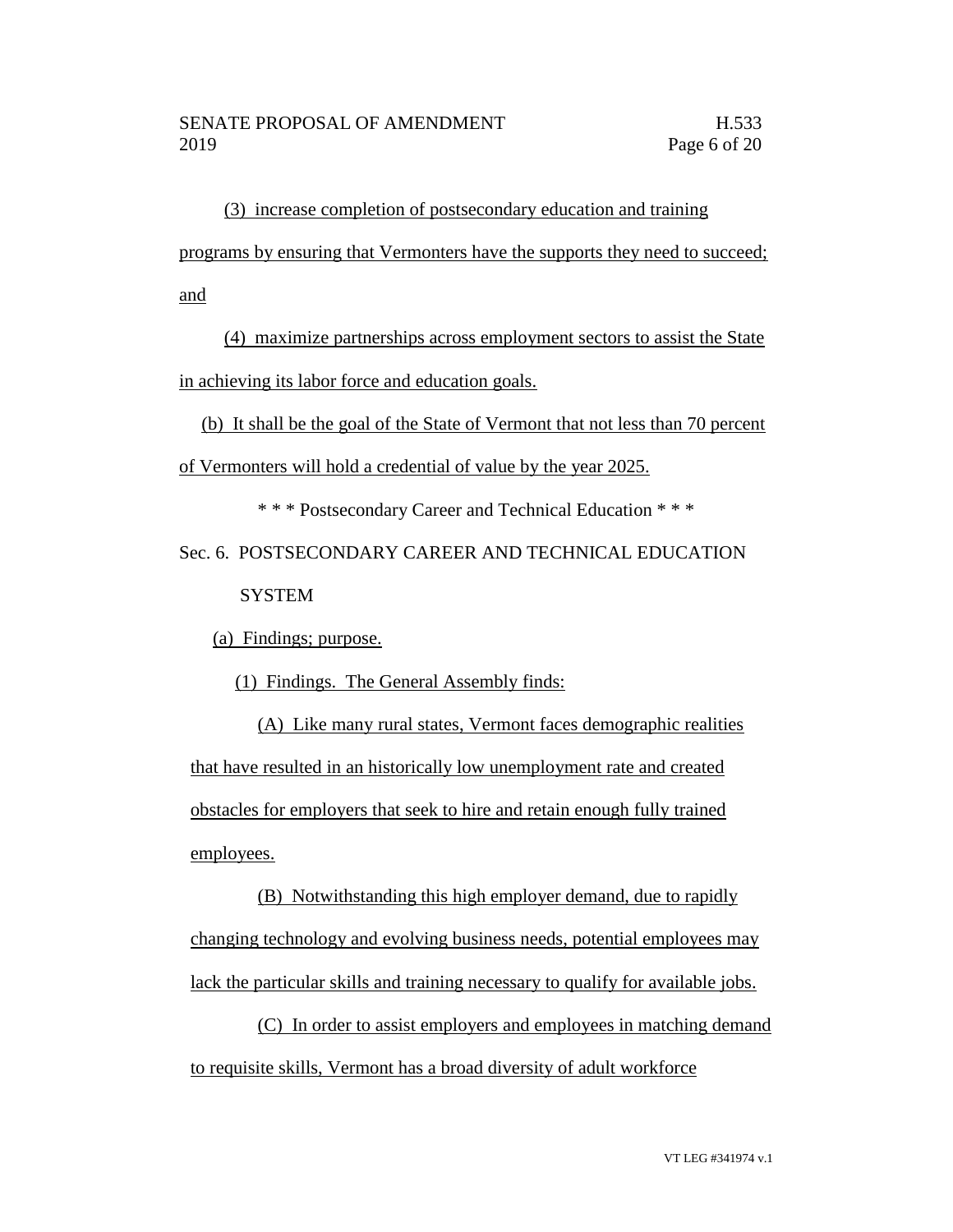education and training programs offered by multiple providers, including programs administered or funded by State government, educational institutions, and business-lead groups such as the Vermont Talent Pipeline Management Project. The State should continue to work closely with these providers to identify and meet the needs of employers and employees.

(2) Purpose. Consistent with the goals and purposes of 2018 Acts and Resolves No. 189, pursuant to which the State Workforce Development Board and other stakeholders are currently engaged in planning the design and implementation of a fully integrated workforce development system, it is the purpose of the General Assembly to explore the creation of a fully integrated adult career and technical education system that:

(A) provides Vermonters throughout the State with high quality programs that are standardized, replicable, and offered with regularity and consistency;

(B) coordinates, or integrates where appropriate, the many programs and providers to maximize the efficient use of training resources; and

(C) features a governance structure that provides consistency across the system whenever appropriate, but also provides the flexibility necessary to respond to local and regional workforce demands.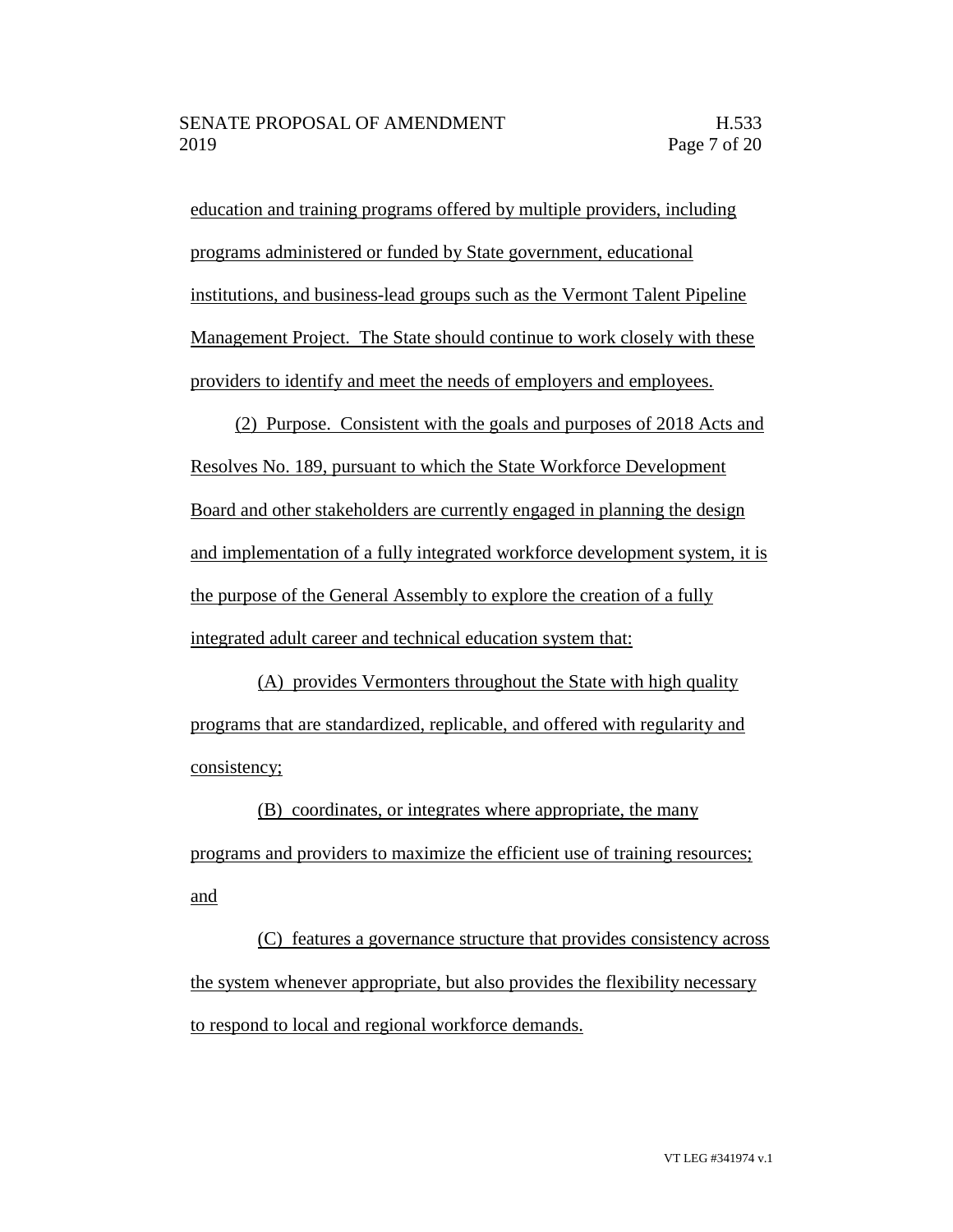(b) Report. On or before January 15, 2020, the Department of Labor shall

design a coordinated plan for an integrated postsecondary career and technical

education system, and shall provide a progress report and request for any

necessary legislative changes to the House and Senate committees of

jurisdiction, in consultation with the following stakeholders:

(1) the Agency of Education;

(2) the Agency of Commerce and Community Development;

(3) the Agency of Human Services;

(4) the Vermont State Colleges;

(5) the State Workforce Development Board;

(6) the Vermont Adult Technical Education Association;

(7) the Vermont Association of Career and Technical Education

Directors;

(8) the regional development corporations;

(9) Vermont employers and industry organizations;

(10) the Vermont Student Assistance Corporation; and

(11) the Vermont Superintendents Association.

\* \* \* Military Recruitment \* \* \*

#### Sec. 7. MILITARY RECRUITMENT PROGRAM

(a) The Department of Labor shall work with the Vermont National Guard and public and private employers to design and implement an on-site military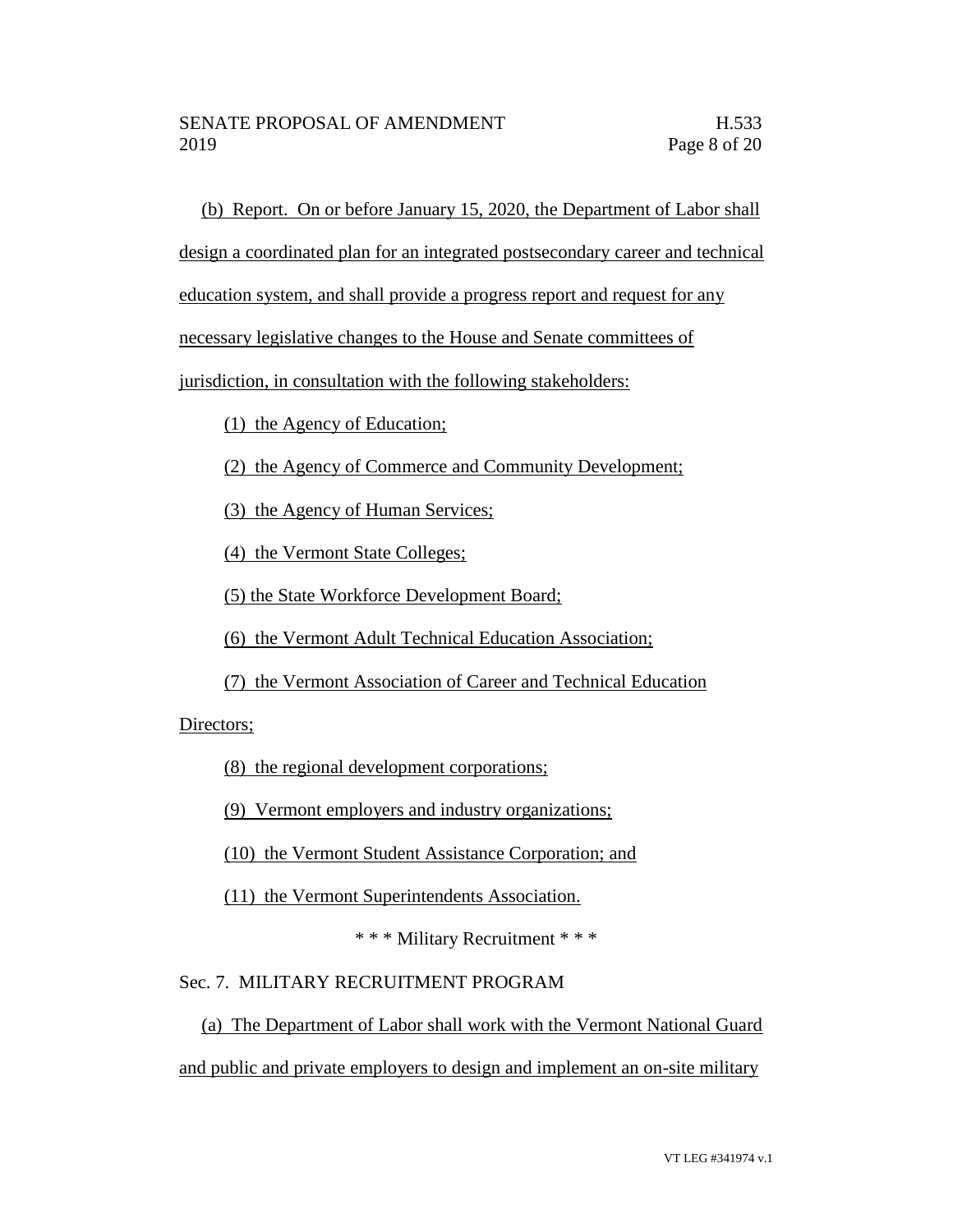base and installation recruitment program that encourages service members separating from military service to relocate to Vermont.

(b) The Department shall coordinate with the Agency of Commerce and Community Development to support marketing and outreach for recruitment events.

(c) The Department shall report to the House Committees on Commerce and Economic Development and on Appropriations and to the Senate Committees on Economic Development, Housing and General Affairs and on Appropriations concerning implementation and outcomes of this program during the 2020 legislative session.

\* \* \* Workforce Training and Credentialing; Nurse Educators;

New Americans; Workers with Barriers to Employment \* \* \* Sec. 8. OFFICE OF PROFESSIONAL REGULATION; REPORT

(a) The Office of Professional Regulation, in consultation with the Vermont Board of Nursing, Vermont State Colleges, the University of Vermont, Norwich University, and other interested stakeholders, shall review statutory, regulatory, and accreditation standards for nursing programs within the State and nationally with the purpose of identifying barriers to recruitment and retention of nurse educators in nursing education programs.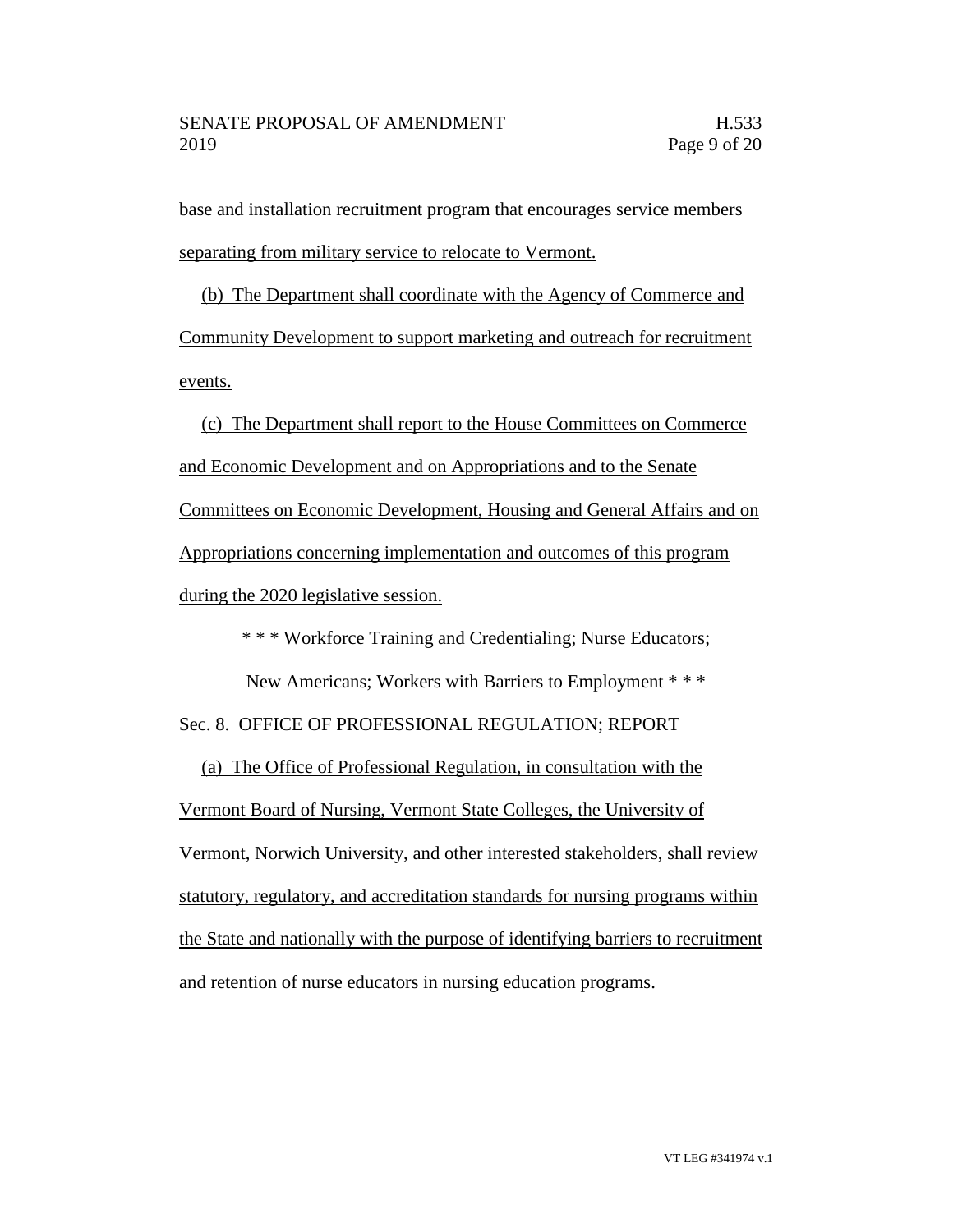(b) The Office of Professional Regulation shall evaluate the appropriateness of the level of credential and experience currently required for nurse educators in clinical settings.

(c) On or before December 15, 2019, the Office of Professional Regulation shall report its findings, including recommendations for any statutory or regulatory changes, or economic development initiatives, to facilitate recruitment and retention of nurse faculty, to the House Committees on Commerce and Economic Development and on Government Operations and to the Senate Committees on Economic Development, Housing and General Affairs and on Government Operations.

Sec. 9. SUPPORTING NEW AMERICANS IN THE WORKFORCE

(a) The State of Vermont shall take steps necessary to provide support to employers and to New Americans in the Vermont workforce as follows:

(1) The Department of Labor shall simplify the process and reduce barriers for employers seeking to access Department funding for English language classes.

(2) The Department of Labor shall work with U.S. Committee for Refugees and Immigrants (USCRI) Vermont to increase employers' awareness of free services available through USCRI Vermont, including on site English language classes.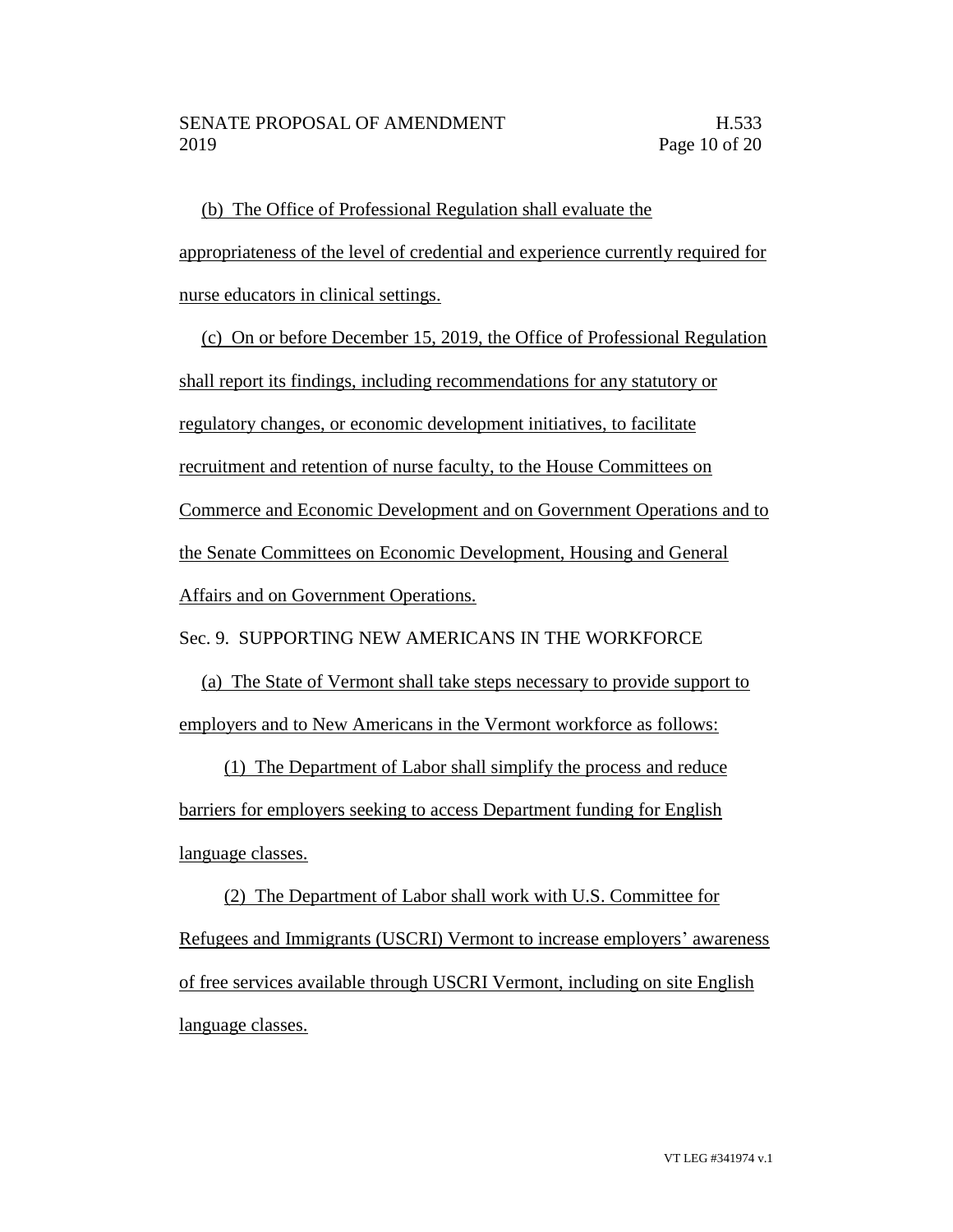(3) The Department of Labor shall develop and make available to employers a collection of best practices for addressing the unique language, transportation, cultural, and other challenges New Americans face in the workforce.

(4) The Department of Labor, in collaboration with the Community College of Vermont or other partners, shall explore the development of a work readiness certificate or program for New American employees.

(5) The Department of Labor, in collaboration with the Vermont Chamber of Commerce or other partners, shall explore the development of a "Diversity, Equity, and Inclusivity" certificate or program, or similar initiative, for employers seeking to establish a New American–friendly workplace.

(6) The Department of Labor, in collaboration with the Department of Human Resources, shall explore measures to ensure that the State's Employee Assistance Program offers services and support that is responsive to the particular pressures and challenges facing New Americans. The Departments shall share best practices with private employers that offer similar employee assistance programs.

(7) The Agency of Commerce and Community Development shall explore whether State marketing funds should be targeted to New Americans in other states to inform them of Vermont's inclusive workplace practices and employment opportunities.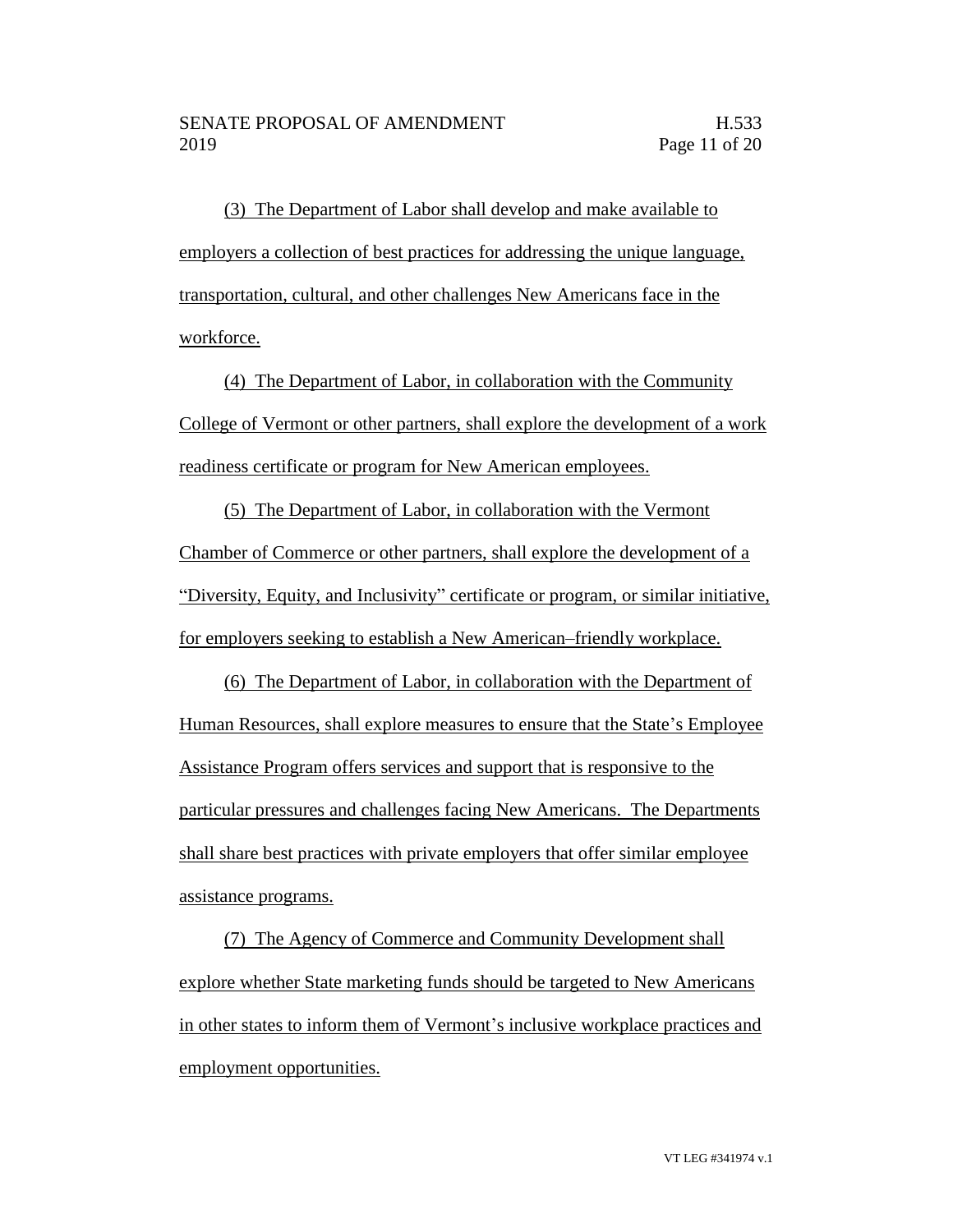(b) To the extent not otherwise addressed in its work pursuant to subsection (a) of this section, the Department shall assess:

(1) recommendations identified in relevant studies and reports;

(2) cultural competency support needed in Vermont's employment

settings;

(3) training, apprenticeship, and mentorship needs and opportunities;

(4) tools and supports needed for refugees to effectively apply

preexisting educational and professional credentials in Vermont settings; and

(5) additional supports needed to ensure employment opportunities,

including child care and transportation.

(c) The State entities named in subsection (a) of this section shall report to the General Assembly concerning the implementation of this section on or before January 15, 2020.

Sec. 10. CORRECTIONS; WORKFORCE TRAINING

(a) The Department of Corrections, the Department of Labor, the Division of Vocational Rehabilitation, and the Department of Economic Development shall work together and with other relevant partners to develop an outreach strategy to provide Vermont employers with information, strategies, and best practices in hiring and retaining employees who are New Americans, in recovery from substance misuse, or have been involved with the justice system. The outreach strategy will include components related to: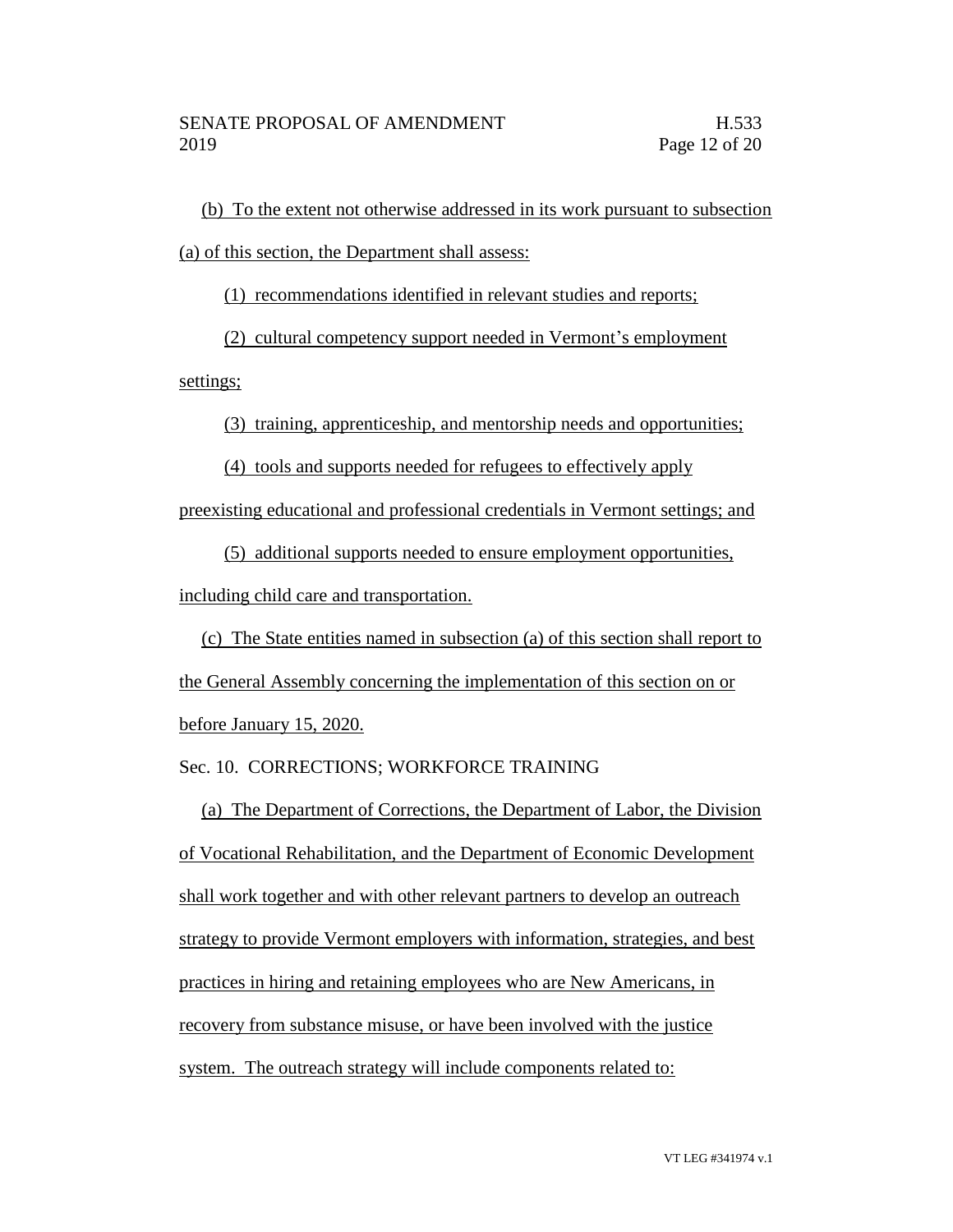(1) minimizing barriers for offenders to obtaining and maintaining employment; and

(2) minimizing the impact of program and supervision requirements on the offender's employment, including monitoring and facilitating compliance with Department of Corrections case plan goals based on best practices and consistent with public safety.

(b) On or before December 1, 2019, the Departments of Corrections and Labor shall report to the House Committees on Commerce and Economic Development and on Corrections and Institutions and to the Senate Committees on Economic Development, Housing and General Affairs and on Institutions concerning the implementation of this section.

\* \* \* Relocation Incentives \* \* \*

Sec. 11. NEW WORKER RELOCATION INCENTIVE PROGRAM

(a) The Agency of Commerce and Community Development shall design and implement the New Worker Relocation Incentive Program, which shall include a simple certification process to certify new workers and certify qualifying expenses for a grant under this section.

(b) A new worker may be eligible for a grant under the Program for qualifying expenses in the amount of not more than \$7,500.00, consistent with the following limitations, and subject to available funding and procedures the Agency adopts to implement the program: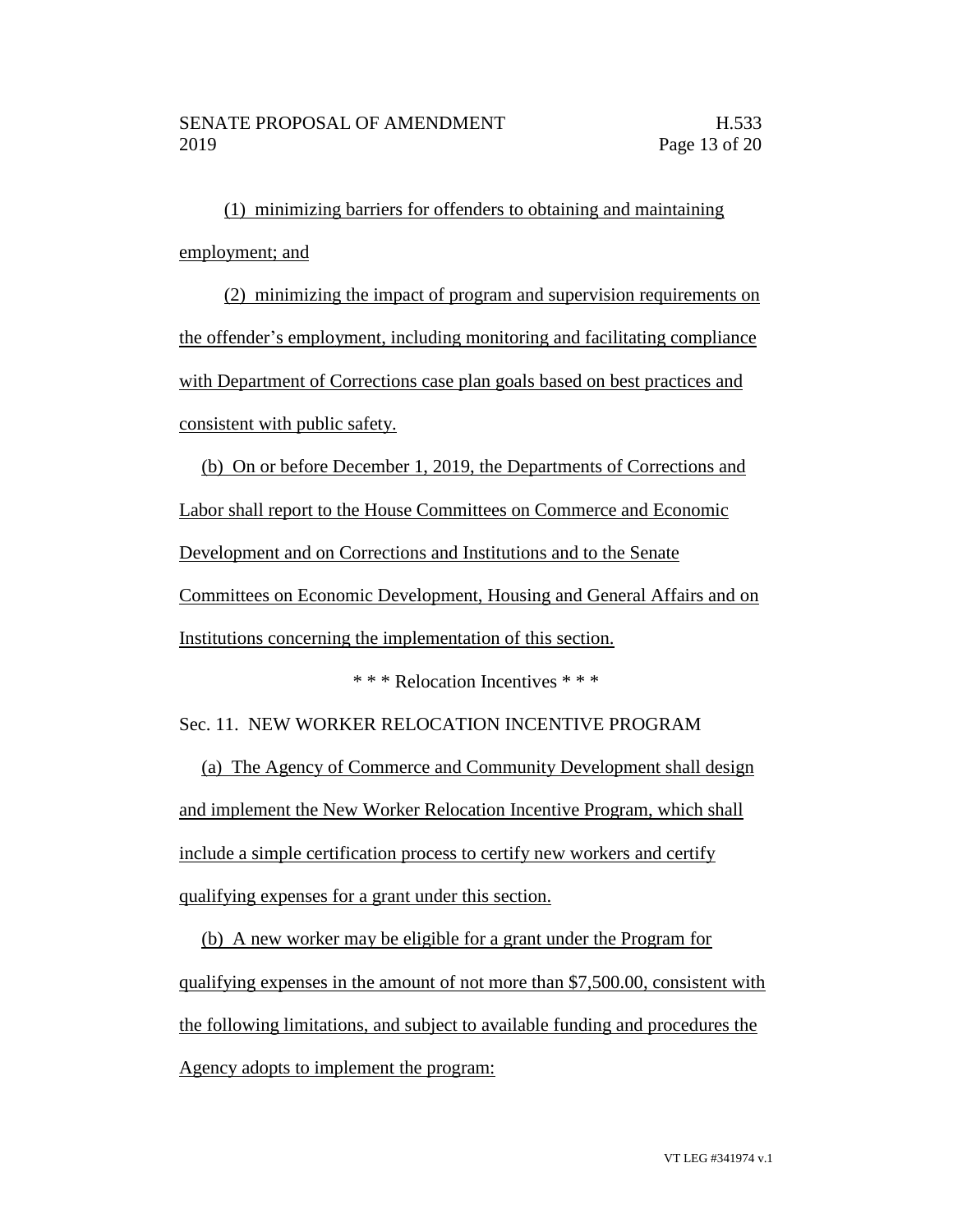(1) A base grant for relocation to any area in Vermont shall be \$5,000.00.

(2) A grant for relocation to a designated labor market area may be enhanced, not to exceed \$7,500.00.

(3) The Agency shall assess applications on a rolling basis and give first priority, at any point in the application process, to workers in identified priority sectors, which may include health care, early child care and learning, lodging and restaurant industry, manufacturing, technology, and construction trades.

(4) A new worker may apply for a grant beginning January 1, 2020 and shall be paid when proof of residency and tax liability reaches the equivalent of the amount claimed.

(5) A remote worker may apply for a grant under the Program when all funds from the New Remote Worker Grant Program created in 2018 Acts and Resolves No. 197, Sec. 1 are encumbered.

(c) The Agency shall:

(1) adopt procedures for implementing the Program;

(2) promote awareness of the Program, including through coordination with relevant trade groups and by integration into the Agency's economic development marketing campaigns; and

(3) adopt measurable goals, performance measures, and an audit strategy to assess the utilization and performance of the Program.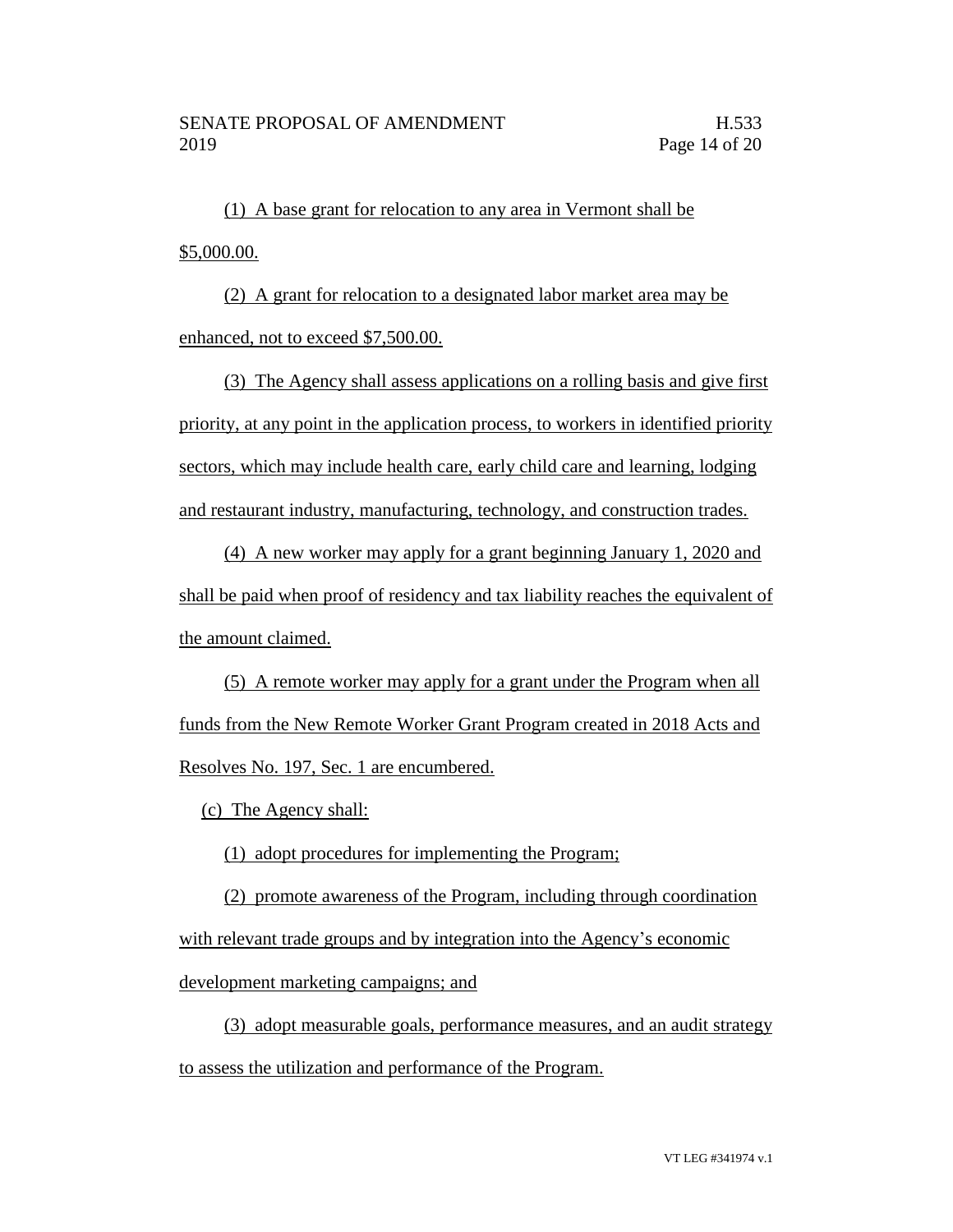(d) As used in this section:

(1) "New worker" means an individual who:

(A)(i) is a full-time employee of a business with its domicile or

primary place of business outside Vermont and performs the majority of his or

her employment duties remotely from a home office or a coworking space

located in this State; or

(ii) is a full-time employee of a business located in Vermont; and

(B) becomes a full-time resident of this State on or after January 1,

2020.

(2) "Qualifying expenses" mean actual costs that a new worker

incurs for:

(A) moving expenses;

(B) payment of student loan debt;

(C) down payment assistance; and

(D) initial rental deposits.

(e) On or before October 1, 2020, the Agency shall submit a report to the

House Committee on Commerce and Economic Development and the Senate

Committee on Economic Development, Housing and General Affairs

concerning the implementation of this section, including:

(1) a description of the procedures adopted to implement the Program;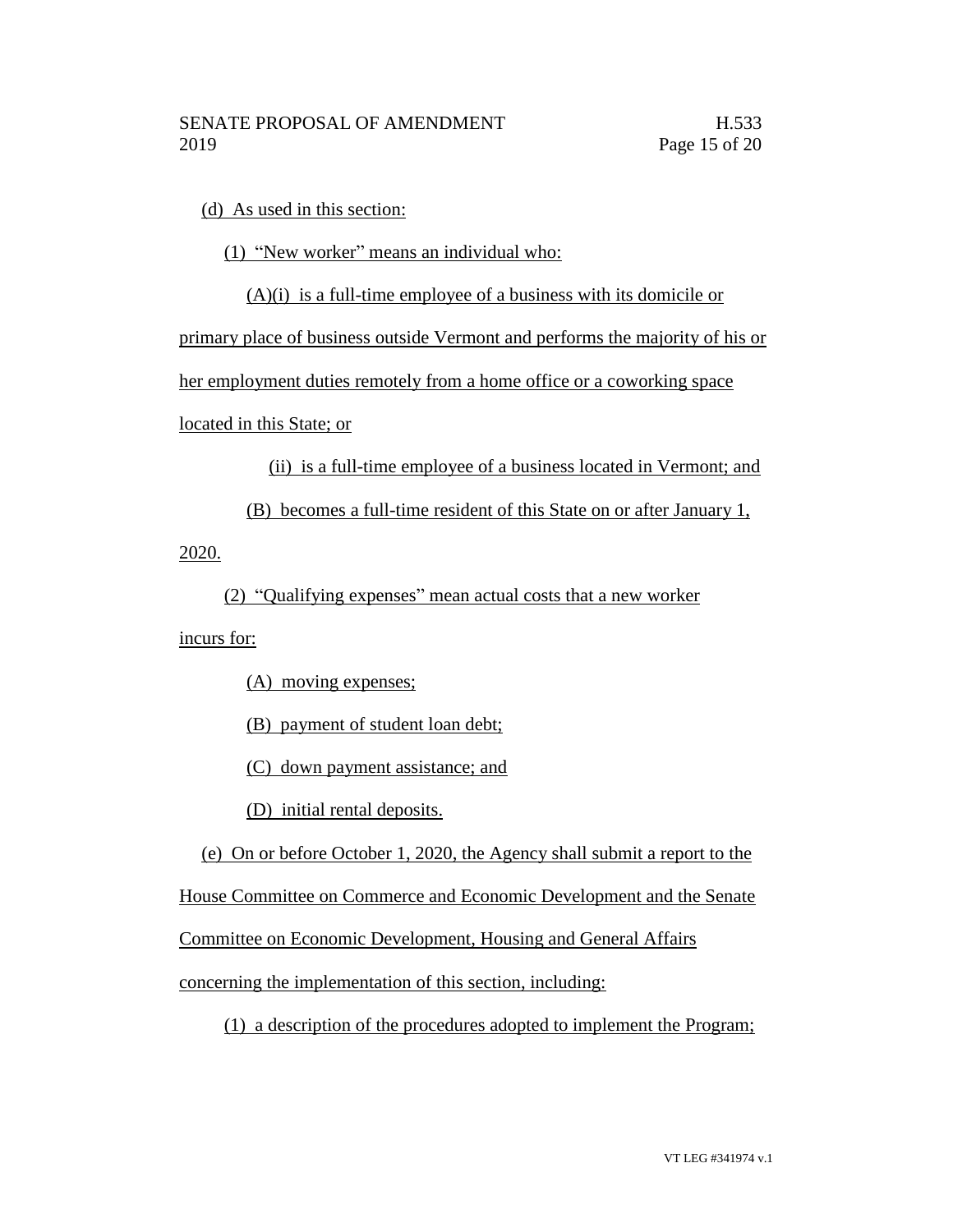(2) the promotion and marketing of the Program;

(3) any additional recommendations for qualifying new worker expenses or qualifying workers that should be eligible under the Program, and

(4) any recommendations for the maximum amount of the grant.

\* \* \* Business Portal \* \* \*

Sec. 12. 2018 Acts and Resolves No. 196, Sec. 1 is amended to read:

Sec. 1. SIMPLIFYING GOVERNMENT FOR SMALL BUSINESSES

(a) The Secretary of State shall serve as the chair of a steering committee, composed of the Secretary of State, the Secretary of Commerce and Community Development, and the Secretary of Digital Services or their designees.

(b) The Secretary of State, in collaboration with the steering committee, and in collaboration with other State agencies and departments and interested stakeholders as necessary, shall:

(1) review and consider the necessary procedural and substantive steps to enhance the Secretary of State's one-stop business portal for businesses, entrepreneurs, and citizens to provide information about starting and operating a business in Vermont; and

(2) submit on or before December 15, 2018 2019:

(A) a design proposal that includes a project scope, timeline, roadmap, and cost projections; and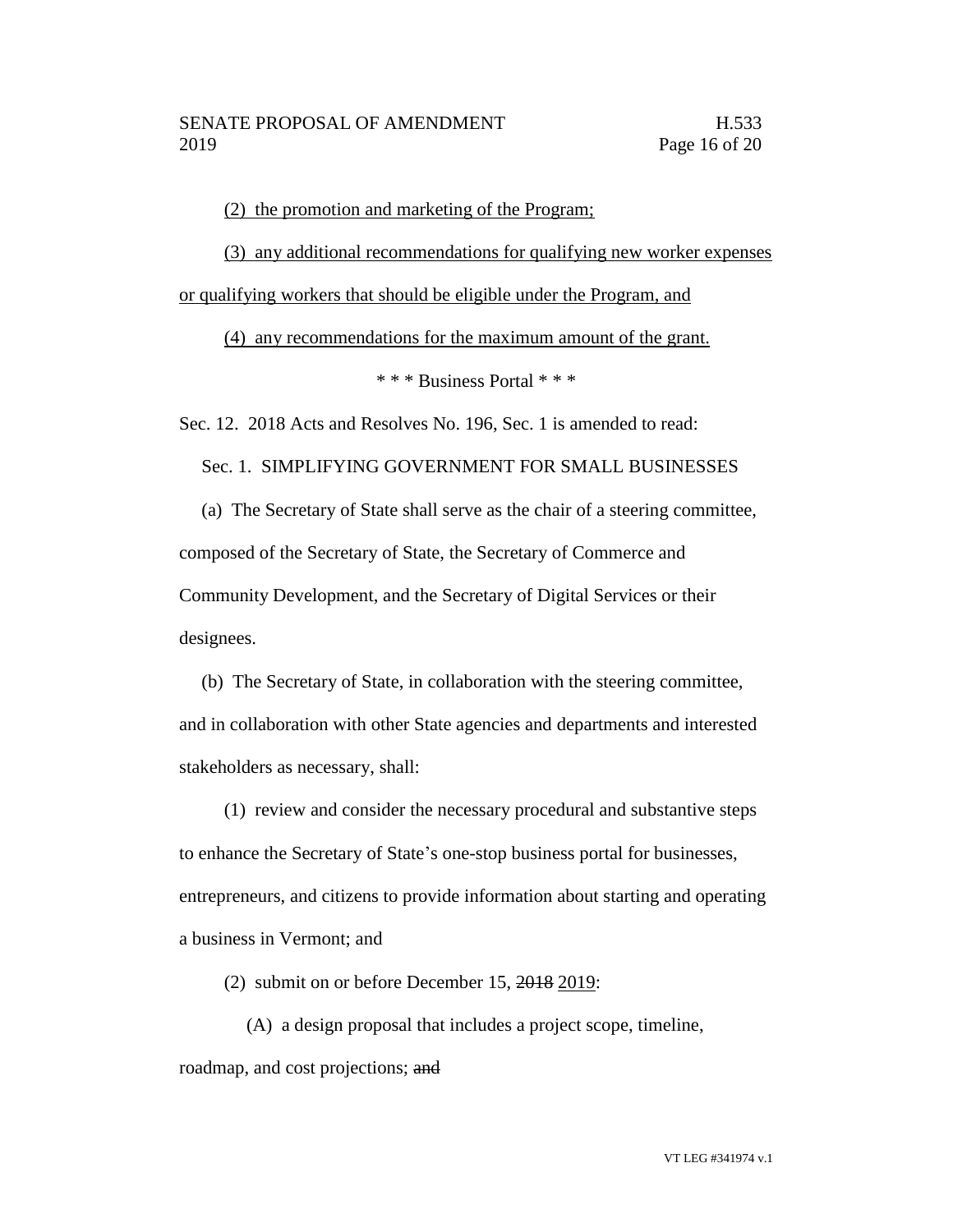(B) any statutory or regulatory changes needed to implement the proposal; and

(C) a sustainable funding model for the portal.

(c) The steering committee shall evaluate the cost and efficacy, and integrate into the current one-stop portal to the extent feasible, features that:

(1) enhance State websites to simplify registrations and provide a clear compilation of other State business requirements, including permits and licenses;

(2) simplify the mechanism for making payments to the State by allowing a person to pay amounts he or she owes to the State for taxes, fees, or other charges to a single recipient within State government;

(3) simplify annual filing requirements by allowing a person to make a single filing to a single recipient within State government and check a box if nothing substantive has changed from the prior year;

(4) provide guidance, assistance with navigation, and other support to persons who are forming or operating a small business;

(5) after registration, provide information about additional and ongoing State requirements and a point of contact to discuss questions or explore any assistance needed;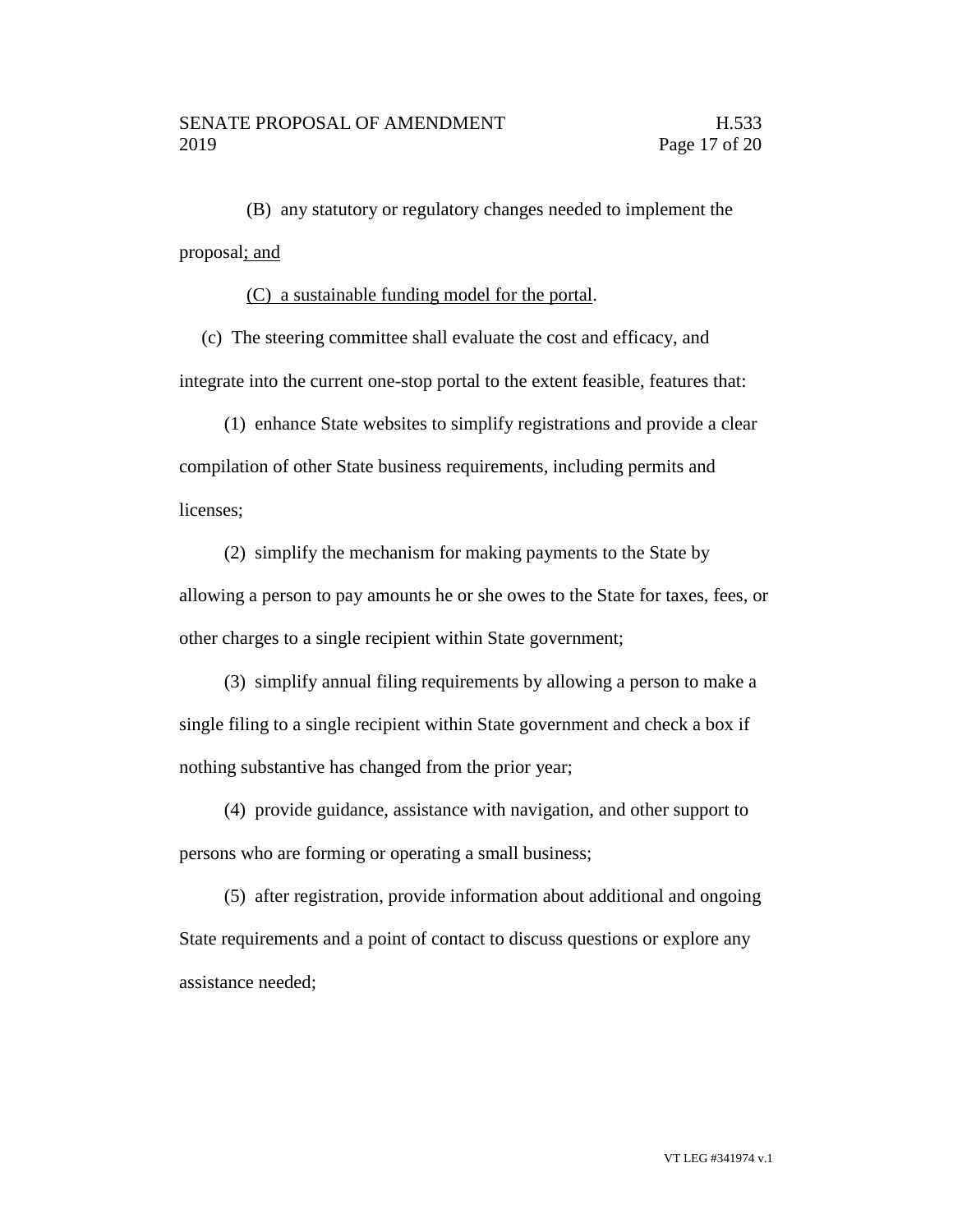(6) provide guidance and information about State and federal programs and initiatives, as well as State partner organizations and Vermont-based businesses of interest; and

(7) map communication channels for project updates, including digital channels such as e-mail, social media, and other communications.

(d) State agencies and departments shall provide assistance to the steering committee upon its request.

(e) The steering committee shall focus its review on providing services through the one-stop business portal primarily for the benefit of businesses with 20 or fewer employees.

(f) The Agency of Digital Services shall assign a project manager or business analyst to report directly to the Secretary of State to assist with the implementation of this act through June 30, 2019 2020 for the purpose of developing and implementing a one-stop navigable portal for businesses, entrepreneurs, and citizens to access information about starting a business in Vermont, and to provide ongoing support to businesses interfacing with State government.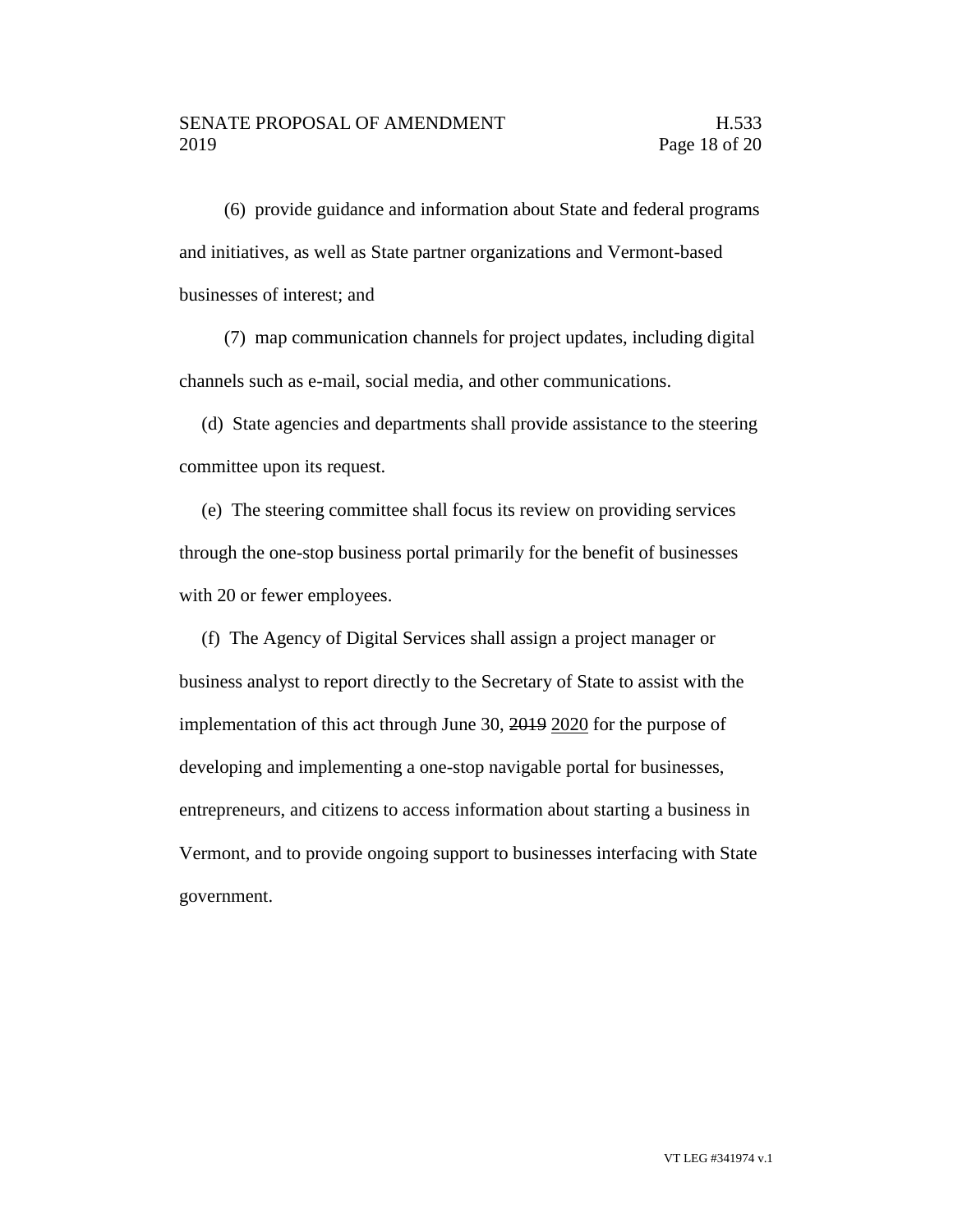\* \* \* Agency of Commerce and Community Development;

Structure and Organization \* \* \*

Sec. 13. AGENCY OF COMMERCE AND COMMUNITY

DEVELOPMENT; STRUCTURE AND ORGANIZATION;

REPORT

On or before January 15, 2020, the Secretary of Commerce and Community

Development shall review and report to the House Committees on Commerce

and Economic Development and on Appropriations and to the Senate

Committees on Economic Development, Housing and General Affairs and on

Appropriations concerning the organization of the Agency's workforce

recruitment efforts and related functions.

\* \* \* Appropriations \* \* \*

Sec. 14. APPROPRIATIONS

Of the \$2,000,000.00 appropriated from the General Fund to the Agency of Commerce and Community Development in Sec. B.1101(23) of H.542 (2019), the Agency shall use the funding for the following economic development initiatives in the amount specified:

(1) \$225,000.00 to identify, recruit, and provide relocation assistance to workers, including:

(A) identifying target audiences;

(B) targeting through digital and social media;